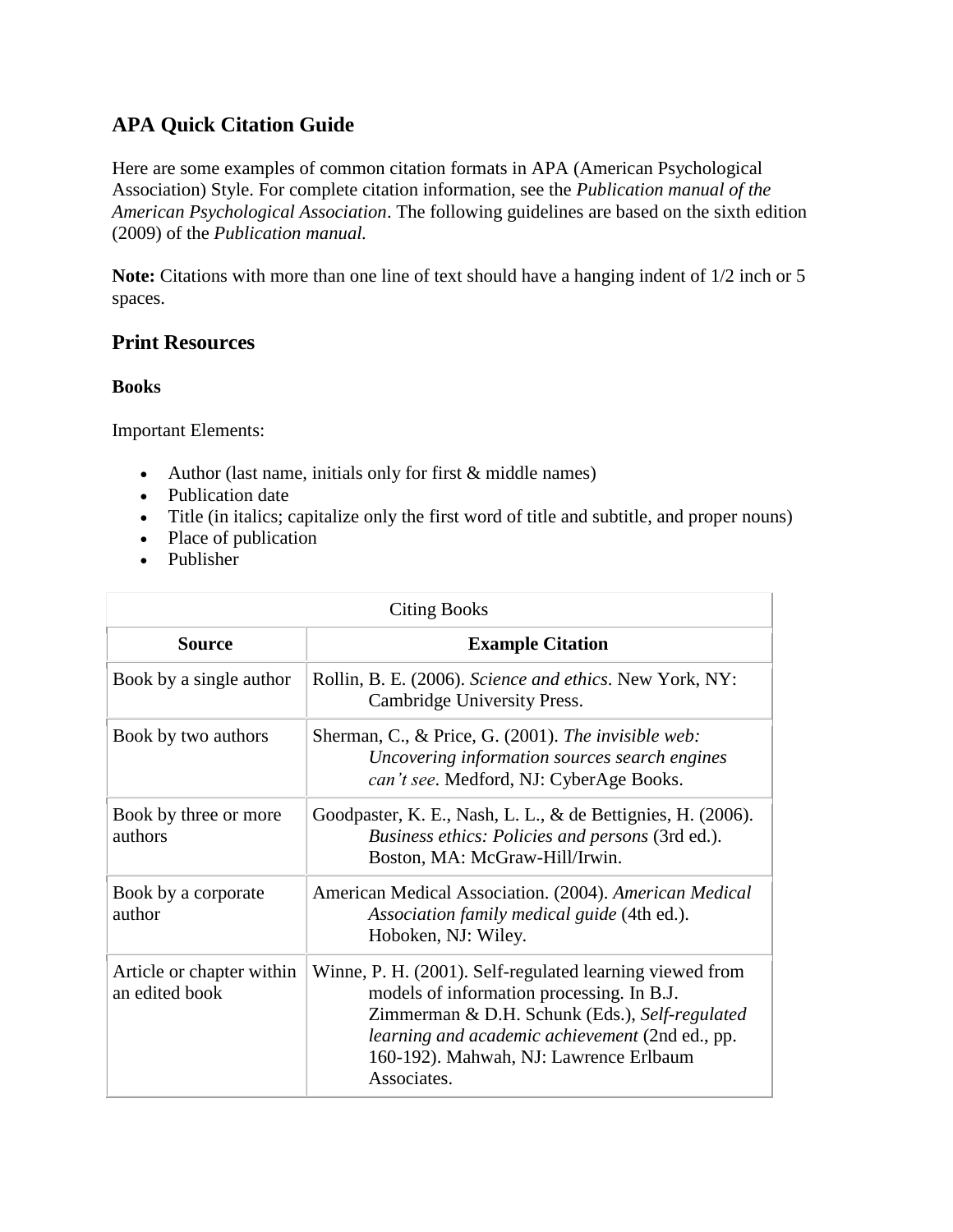| Tolstoy, L. (2006). War and peace. (A. Briggs, Trans.).<br>Translation<br>New York, NY: Viking. (Original work published<br>1865). |  |
|------------------------------------------------------------------------------------------------------------------------------------|--|
|------------------------------------------------------------------------------------------------------------------------------------|--|

#### **Articles from Print Periodicals (magazines, journals, and newspapers)**

Important Elements:

- Author (last name, initials only for first  $&$  middle names)
- Date of publication of article (year and month for monthly publications; year, month and day for daily or weekly publications)
- Title of article (capitalize only the first word of title and subtitle, and proper nouns)
- Title of publication in italics (i.e., *Journal of Abnormal Psychology, Newsweek, New York Times*)
- Volume and issue number
- Page numbers of article

| Citing Articles from Print Periodicals                          |                                                                                                                                                            |
|-----------------------------------------------------------------|------------------------------------------------------------------------------------------------------------------------------------------------------------|
| <b>Source</b>                                                   | <b>Example Citation</b>                                                                                                                                    |
| Article in a monthly<br>magazine (include<br>volume # if given) | Swedin, E. G. (2006, May/June). Designing babies: A<br>eugenics race with China? The Futurist, 40, 18-21.                                                  |
| Article in a weekly<br>magazine (include<br>volume # if given)  | Will, G. F. (2004, July 5). Waging war on Wal-Mart.<br>Newsweek, 144, 64.                                                                                  |
| Article in a daily<br>newspaper                                 | Dougherty, R. (2006, January 11). Jury convicts man in<br>drunk driving death. Centre Daily Times, p. 1A.                                                  |
| Article in a scholarly<br>journal                               | Stock, C. D., & Fisher, P. A. (2006). Language delays<br>among foster children: Implications for policy and<br>practice. Child Welfare, $85(3)$ , 445-462. |
| Book review                                                     | Rifkind, D. (2005, April 10). Breaking their vows. [Review]<br>of the book The Mermaid Chair]. Washington Post,<br>p. T <sub>6</sub> .                     |

### **Electronic Resources**

#### **Articles from the Library's Online Subscription Databases**

Important Elements: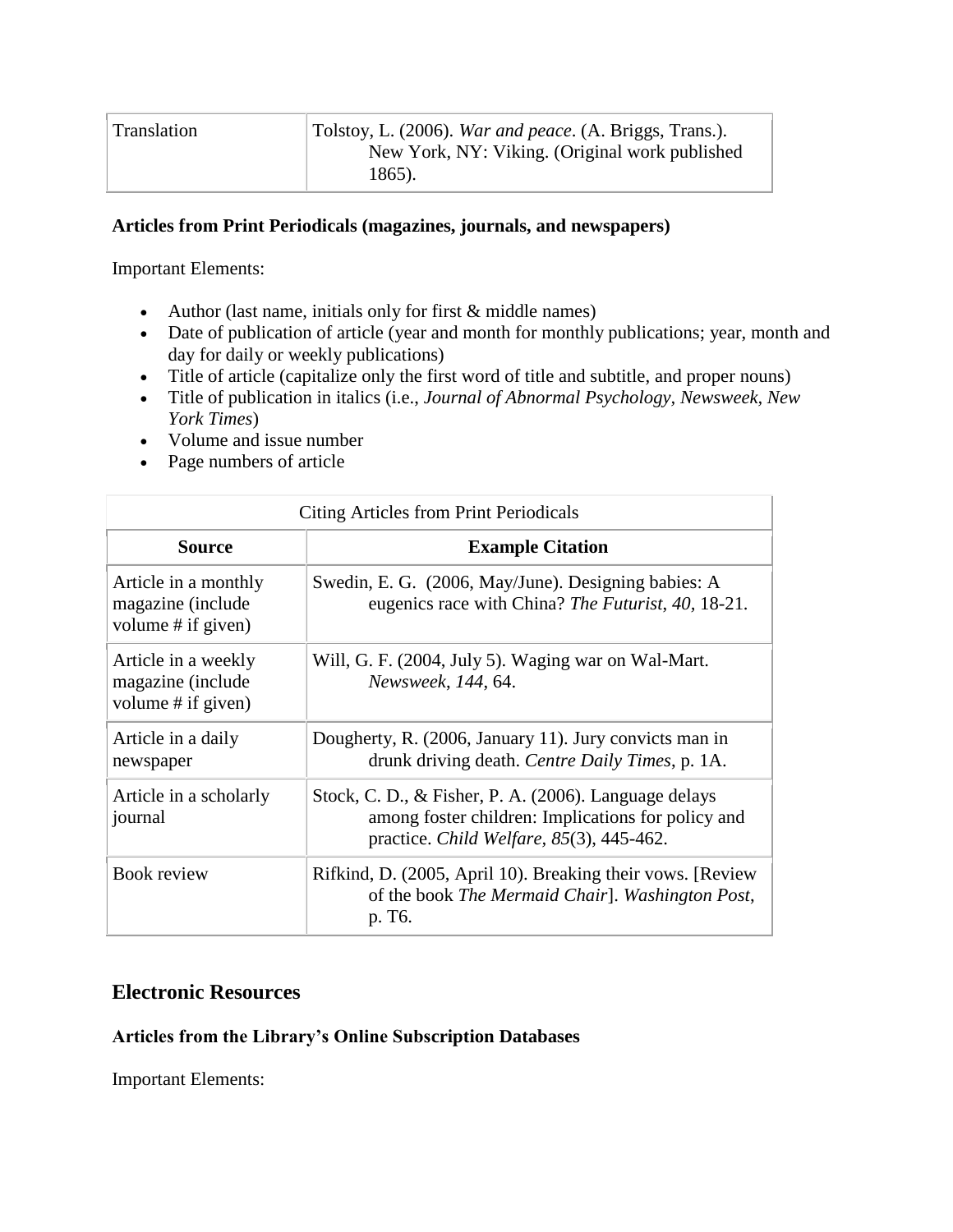- Publication information (see Print Periodicals, above)
- DOI number (if available)
- If the DOI number is not available, APA recommends giving the URL of the publication
- If the URL is not known, include the database name and accession number, if known: Retrieved from ERIC database (ED496394)

| Citing Articles from the Library's Online Subscription Databases |                                                                                                                                                                                                                                                                |
|------------------------------------------------------------------|----------------------------------------------------------------------------------------------------------------------------------------------------------------------------------------------------------------------------------------------------------------|
| Source                                                           | <b>Example Citation</b>                                                                                                                                                                                                                                        |
| Magazine article with<br>URL                                     | Poe, M. (2006, September). The hive. Atlantic Monthly,<br>298, 86-95. Retrieved from<br>http://www.theatlantic.com.                                                                                                                                            |
| Journal article with DOI                                         | Blattner, J., & Bacigalupo, A. (2007). Using emotional<br>intelligence to develop executive leadership and<br>team and organizational development. Consulting<br>Psychology Journal: Practice and Research, 59(3),<br>209-219. doi:10.1037/1065-9293.59.3.209. |

## **Articles in Online Journals, Magazines and Newspapers**

Important Elements

- Author (last name, initials only for first  $&$  middle names)
- Date of publication of article
- Title of article
- Title of publication (in italics)
- Volume and issue number (for scholarly journals, if given)
- Page numbers, if given
- DOI number, if given.
- If the DOI is not available, give the URL (Web address) of the article.

| Citing Articles in Online Journals, Magazines and Newspapers |                                                                                                                                                                                                                                                                                                 |
|--------------------------------------------------------------|-------------------------------------------------------------------------------------------------------------------------------------------------------------------------------------------------------------------------------------------------------------------------------------------------|
| Source                                                       | <b>Example Citation</b>                                                                                                                                                                                                                                                                         |
| Article in an online.<br>scholarly journal                   | Overbay, A., Patterson, A. S., & Grable, L. (2009). On the outs:<br>Learning styles, resistance to change, and teacher<br>retention. Contemporary Issues in Technology and<br>Teacher Education, 9(3). Retrieved from<br>http://www.citejournal.org/vol9/iss3/currentpractice/artic<br>le1.cfm. |
| Article in an online<br>magazine                             | Romm, J. (2008, February 27). The cold truth about climate<br>change. Salon.com. Retrieved from<br>http://www.salon.com.                                                                                                                                                                        |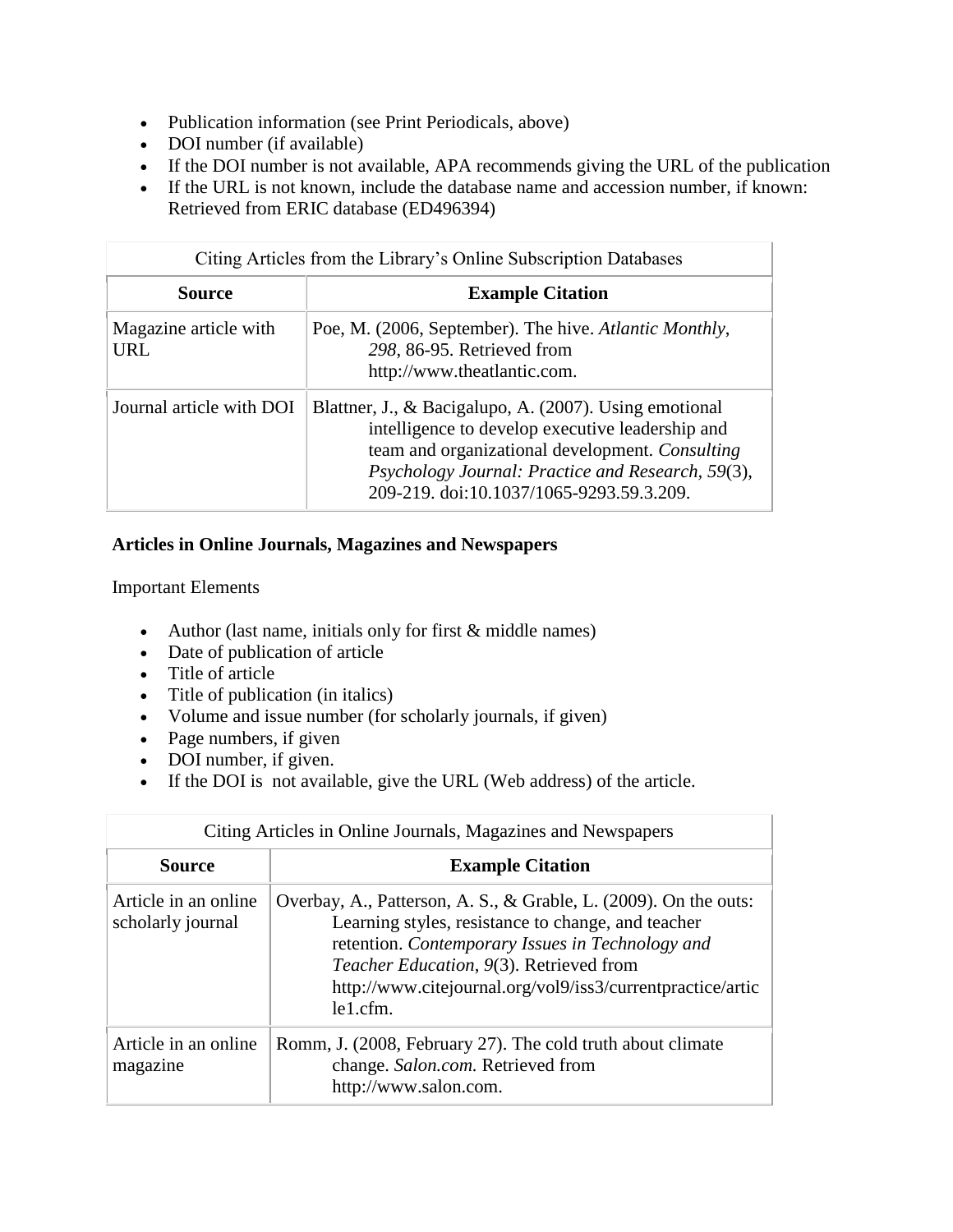|           | Article in an online   McCarthy, M. (2004, May 24). Only nuclear power can now halt |
|-----------|-------------------------------------------------------------------------------------|
| newspaper | global warming. <i>Earthtimes</i> . Retrieved from                                  |
|           | http://www.earthtimes.org.                                                          |

### **Web Sites**

Important Elements

- Author (if known)
- Date of publication, copyright date, or date of last update
- $\bullet$  Title of Web site
- Date you accessed the information (APA recommends including this if the information is likely to change)
- URL (Web address) of the site

| Citing Web Sites                           |                                                                                                                                                                                                     |
|--------------------------------------------|-----------------------------------------------------------------------------------------------------------------------------------------------------------------------------------------------------|
| <b>Source</b>                              | <b>Example Citation</b>                                                                                                                                                                             |
| Web site with author                       | Kraizer, S. (2005). Safe child. Retrieved February 29, 2008,<br>from http://www.safechild.org.                                                                                                      |
| Web site with corporate.<br>author         | <b>Substance Abuse and Mental Health Services</b><br>Administration (SAMHSA). (2008, February 15).<br>Stop underage drinking. Retrieved February 29,<br>2008, from http://www.stopalcoholabuse.gov. |
| Web site with unknown<br>author            | Penn State Myths. (2006). Retrieved December 6, 2011,<br>from http://www.psu.edu/ur/about/myths.html.                                                                                               |
| Page within a Web site<br>(unknown author) | Global warming solutions. (2007, May 21). In <i>Union of</i><br>Concerned Scientists Retrieved February 29, 2008,<br>from<br>http://www.ucsusa.org/global_warming/soultions.                        |

### **Blogs & Wikis**

| Citing Blogs & Wikis |                                                                                                                                                                          |
|----------------------|--------------------------------------------------------------------------------------------------------------------------------------------------------------------------|
| Source               | <b>Example Citation</b>                                                                                                                                                  |
| Blog post            | Jeremiah, D. (2007, September 29). The right mindset for<br>success in business and personal life [Web log]<br>message]. Retrieved from<br>http://www.myrockcrawler.com. |
| Wiki entry           | Happiness. (n.d.). In <i>Psychwiki</i> . Retrieved December 7,                                                                                                           |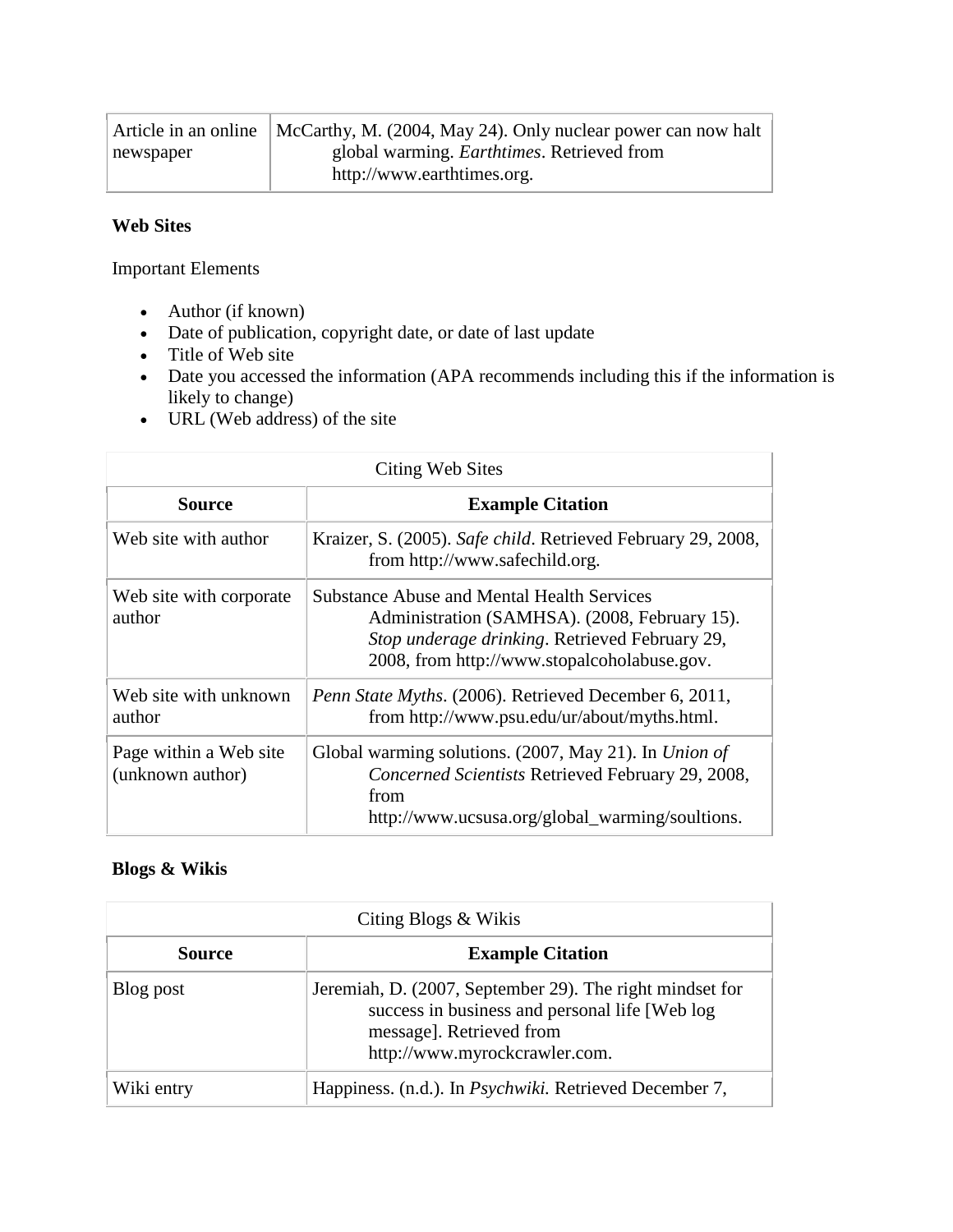| $2009$ from<br>http://www.psychwiki.com/wiki/Happiness. |  |
|---------------------------------------------------------|--|
|---------------------------------------------------------|--|

#### **Electronic Books**

Important Elements:

- Author (last name, initials only for first  $&$  middle names)
- Publication date
- Title (in italics; capitalize only the first word of title and subtitle, and proper nouns)
- Place of publication
- Publisher
- URL (Web address) of the site from which you accessed the book

| <b>Citing Electronic Books</b> |                                                                                                                                                                                  |
|--------------------------------|----------------------------------------------------------------------------------------------------------------------------------------------------------------------------------|
| <b>Source</b>                  | <b>Example Citation</b>                                                                                                                                                          |
| Electronic Book                | McKernan, B. (2005). Digital cinema: The revolution in<br>cinematography, postproduction, and distribution.<br>New York, NY: Mc-Graw Hill. Retrieved from<br>www.netlibrary.com. |
|                                | Post, E. (1923). <i>Etiquette in society, in business, in politics,</i><br>and at home. New York, NY: Funk & Wagnalls.<br>Retrieved from http://books.google.com/books.          |

### **Entry in an Online Reference Work**

Important Elements

- Author
- Publication date
- Title of entry
- Editors
- Title of reference work (in italics)
- Retrieval statement with URL

| Citing an Entry in an Online Reference Work  |                                                                                                          |
|----------------------------------------------|----------------------------------------------------------------------------------------------------------|
| <b>Source</b>                                | <b>Example Citation</b>                                                                                  |
| Entry from Gale Virtual<br>Reference Library | Rey, G. (2006). Behaviorism. In D. M. Borchert (Ed.)<br>Encyclopedia of philosophy. (2nd ed.). Retrieved |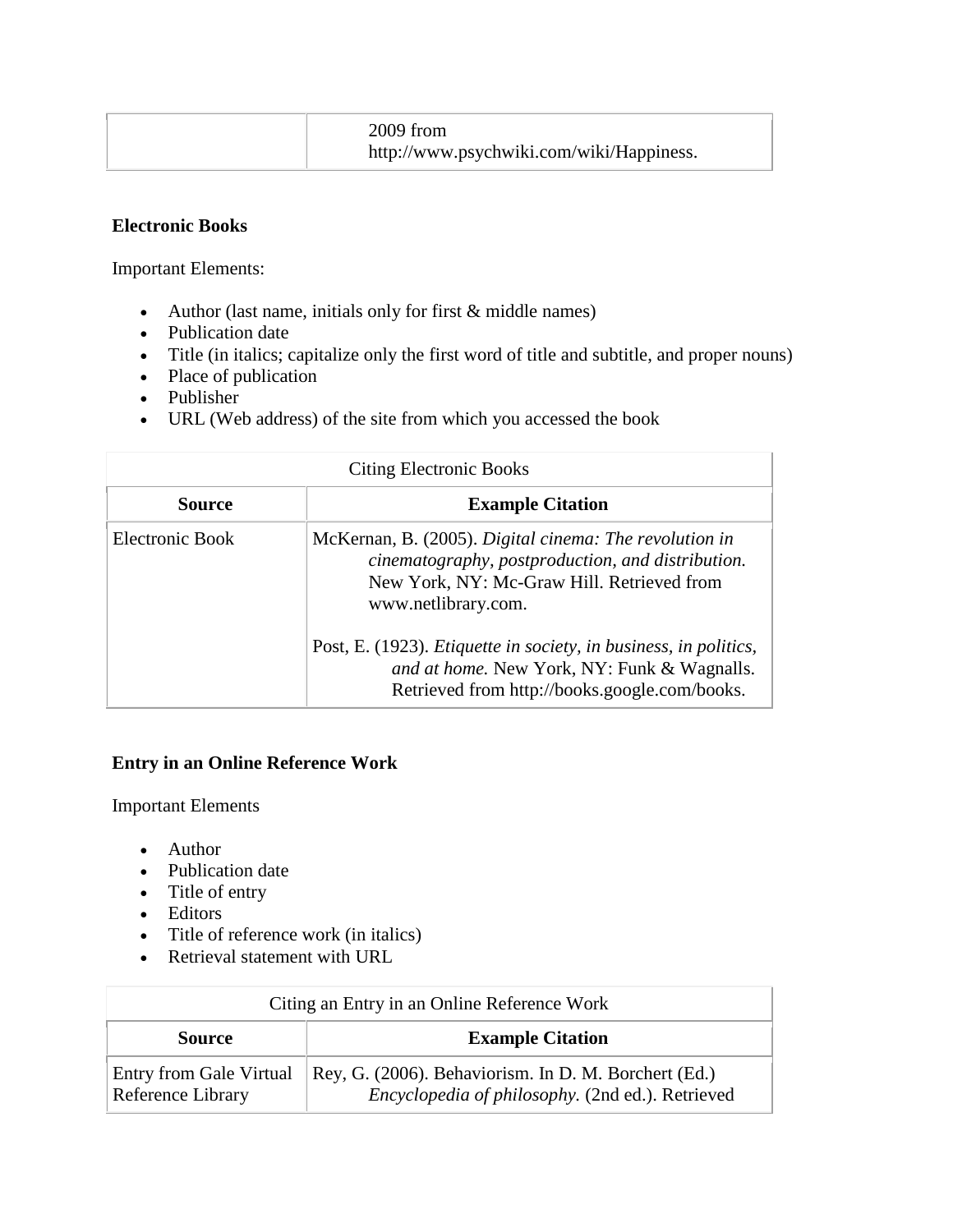# **Multimedia Resources - including motion pictures and television**

## **Motion Picture (film, video, DVD)**

Important Elements

- Director
- Date of release
- $\bullet$  Title (in italics)
- Country where motion picture was made
- Studio

| Citing Films, Videos, DVDs |                                                                                                  |  |
|----------------------------|--------------------------------------------------------------------------------------------------|--|
| <b>Source</b>              | <b>Example Citation</b>                                                                          |  |
| <b>Motion Picture</b>      | Johnston, J. (Director). (2004). Hidalgo. [Motion Picture].<br>United States, Touchstone/Disney. |  |

## **Television Program**

Important Elements

- Producer
- Date of broadcast
- Title of television episode
- Title of series (in italics)
- Location of network and network name

| <b>Citing Television Programs</b> |                                                                                                                                                                                                        |  |
|-----------------------------------|--------------------------------------------------------------------------------------------------------------------------------------------------------------------------------------------------------|--|
| <b>Source</b>                     | <b>Example Citation</b>                                                                                                                                                                                |  |
| Television program in<br>series   | Buckner, N. & Whittlesey, R. (Writers, Producers &<br>Directors). (2006). Dogs and more dogs. [Television<br>series episode]. In P. Apsell (Senior Executive<br>Producer), <i>NOVA</i> . Boston: WGBH. |  |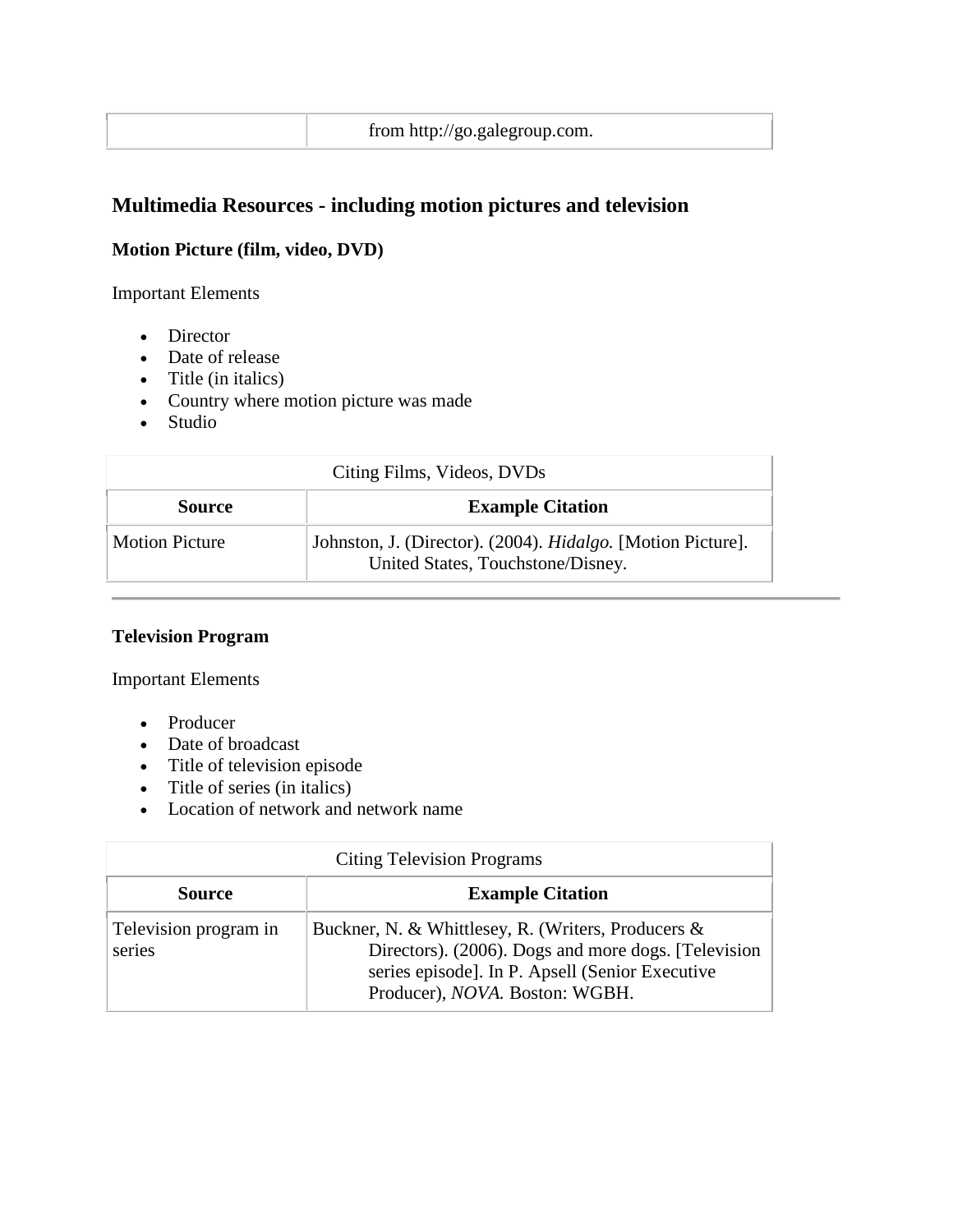# **Other Formats: ERIC documents, government publications**

#### **ERIC Documents**

Important Elements

- Author
- Date of publication
- Title (in italics)
- Publisher, if given
- ED Number

| <b>Citing Other Formats</b> |                                                                                                                                                                                                   |  |
|-----------------------------|---------------------------------------------------------------------------------------------------------------------------------------------------------------------------------------------------|--|
| <b>Source</b>               | <b>Example Citation</b>                                                                                                                                                                           |  |
| <b>ERIC</b> document        | Harris, H.L., & Coy, D.R. (2003). Helping students cope<br>with test anxiety. Greensboro, NC: ERIC Counseling<br>and Student Services Clearinghouse. Retrieved from<br>ERIC database. (ED 479355) |  |

### **Government Publications**

Important Elements

- Government Agency
- Date of publication
- Title of document (in italics)
- Place of publication
- Publisher

| <b>Citing Government Publications</b> |                                                                                                                                                                                 |  |
|---------------------------------------|---------------------------------------------------------------------------------------------------------------------------------------------------------------------------------|--|
| <b>Source</b>                         | <b>Example Citation</b>                                                                                                                                                         |  |
| Government document                   | U.S. Dept. of Housing and Urban Development. (2000).<br>Breaking the cycle of domestic violence: Know the<br><i>facts</i> . Washington, DC: U.S. Government Printing<br>Office. |  |

# **Personal Communication**

### **Interviews and Other Personal Communication**